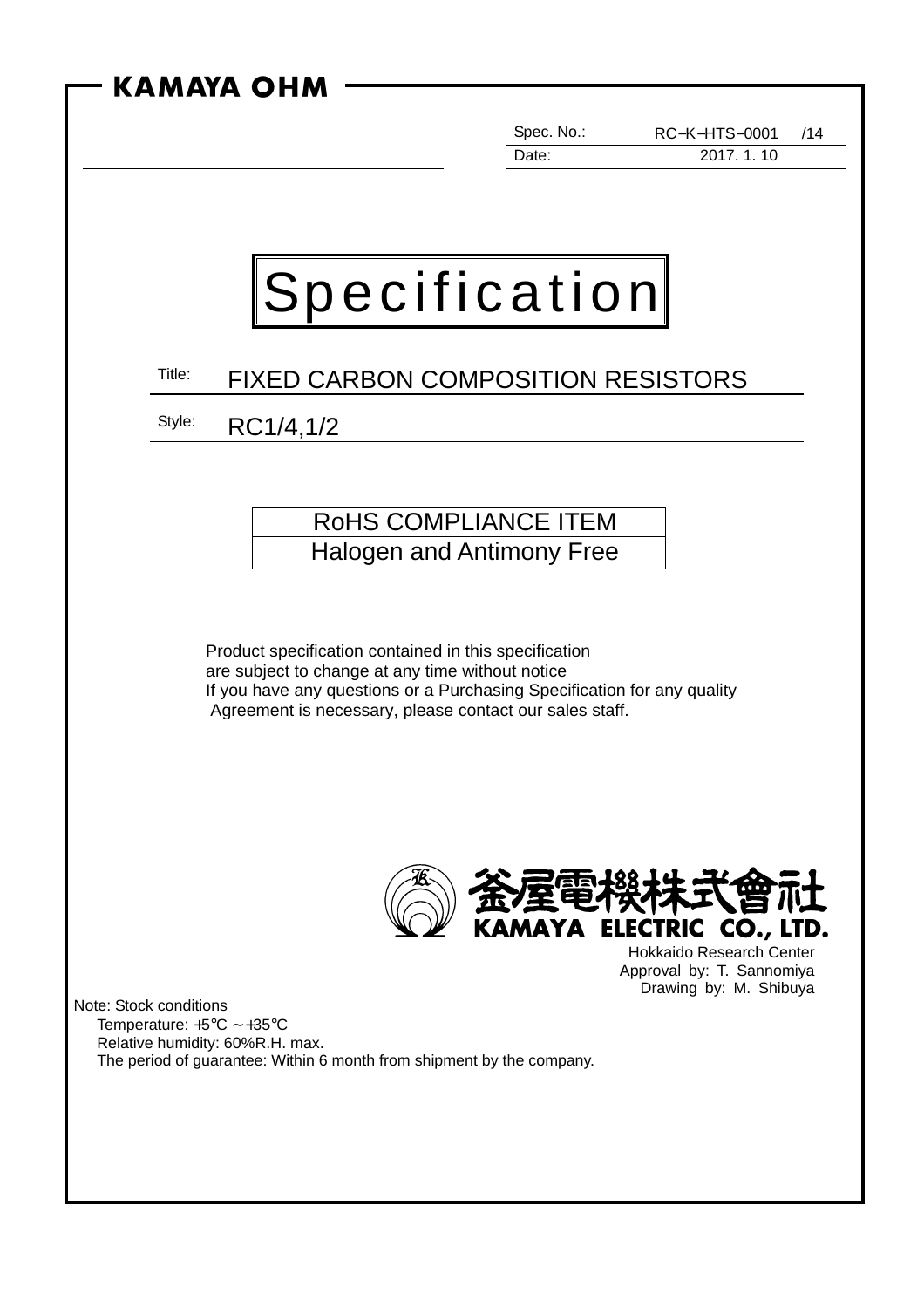Title: FIXED CARBON COMPOSITION RESISTORS RC1/2,1/4 **Page: 1/9** 

Drawing No: RC−K−HTS−0001 /14

### 1. Scope

- 1.1 This specification covers the detail requirements for fixed carbon composition resistors; rectangular type, style of RC1/2, 1/4.
- 1.2 Applicable documents

 JIS C 5201−1: 2011, JIS C 5201−2: 2014, JIS C 5201−2−1: 1998 IEC60115−1: 2008, IEC60115−2: 2014, IEC60115−2−1: 1982

### 2. Classification

Type designation shall be the following form.

| RC<br>(Example) | 1/2                 | 104                                  | J | в     |
|-----------------|---------------------|--------------------------------------|---|-------|
|                 | 2                   | 3                                    | 4 | 5     |
|                 | Style               |                                      |   |       |
|                 |                     | 1 Fixed carbon composition resistors |   |       |
|                 | 2 Rated dissipation |                                      |   | Style |
|                 | 3 Rated resistance  |                                      |   |       |
|                 | 104                 | 104--> 100kΩ,                        |   |       |
|                 |                     | 4 Tolerance on rated resistance      |   |       |
|                 |                     | ±5%                                  |   |       |
|                 | Κ                   | ±10%                                 |   |       |
|                 | М                   | $\pm 20\%$                           |   |       |
|                 | 5 Packaging form    |                                      |   |       |
|                 | в                   | Bulk (loose package)                 |   |       |
|                 | н                   | Horizontal forming                   |   |       |
|                 | ΤВ                  | 52mm width taping box                |   |       |
|                 | TD                  | 52mm width taping reel               |   |       |

#### 3. Rating

3.1 The ratings shall be in accordance with Table−1.

| lable-1      |                          |                                      |                                          |                                  |  |
|--------------|--------------------------|--------------------------------------|------------------------------------------|----------------------------------|--|
| <b>Style</b> | Rated dissipation<br>(W) | Rated resistance<br>range $(\Omega)$ | Preferred number<br>series for resistors | Tolerance on rated<br>resistance |  |
|              |                          |                                      | E24                                      | $J(\pm 5\%)$                     |  |
| RC1/2        | 0.5                      | $1 - 22M$                            | E <sub>12</sub>                          | $K(\pm 10\%)$                    |  |
|              |                          |                                      | E <sub>6</sub>                           | $M(\pm 20%)$                     |  |
|              | 0.25                     |                                      | E24                                      | $J(\pm 5\%)$                     |  |
| <b>RC1/4</b> |                          | $1 - 5.6M$                           | E12                                      | $K(\pm 10\%)$                    |  |
|              |                          |                                      | E6                                       | $M(\pm 20%)$                     |  |

 $-11$ 

| Style        | Limiting element<br>voltage (V) | <b>Isolation voltage</b><br>M | Category temperature<br>range $(^{\circ}C)$ |
|--------------|---------------------------------|-------------------------------|---------------------------------------------|
| <b>RC1/2</b> | 350                             | 500                           |                                             |
| <b>RC1/4</b> | 250                             | 100                           | $-55 - +125$                                |

3.2 Climatic category

| 55/125/56 | Lower category temperature                   | $-55^{\circ}$ C |
|-----------|----------------------------------------------|-----------------|
|           | Upper category temperature                   | +125 °C         |
|           | Duration of the damp heat, steady state test | 56days          |

Product specification contained in this specification are subject to change at any time without notice.

If you have any questions or a Purchasing Specification for any quality agreement is necessary, please contact our sales staff.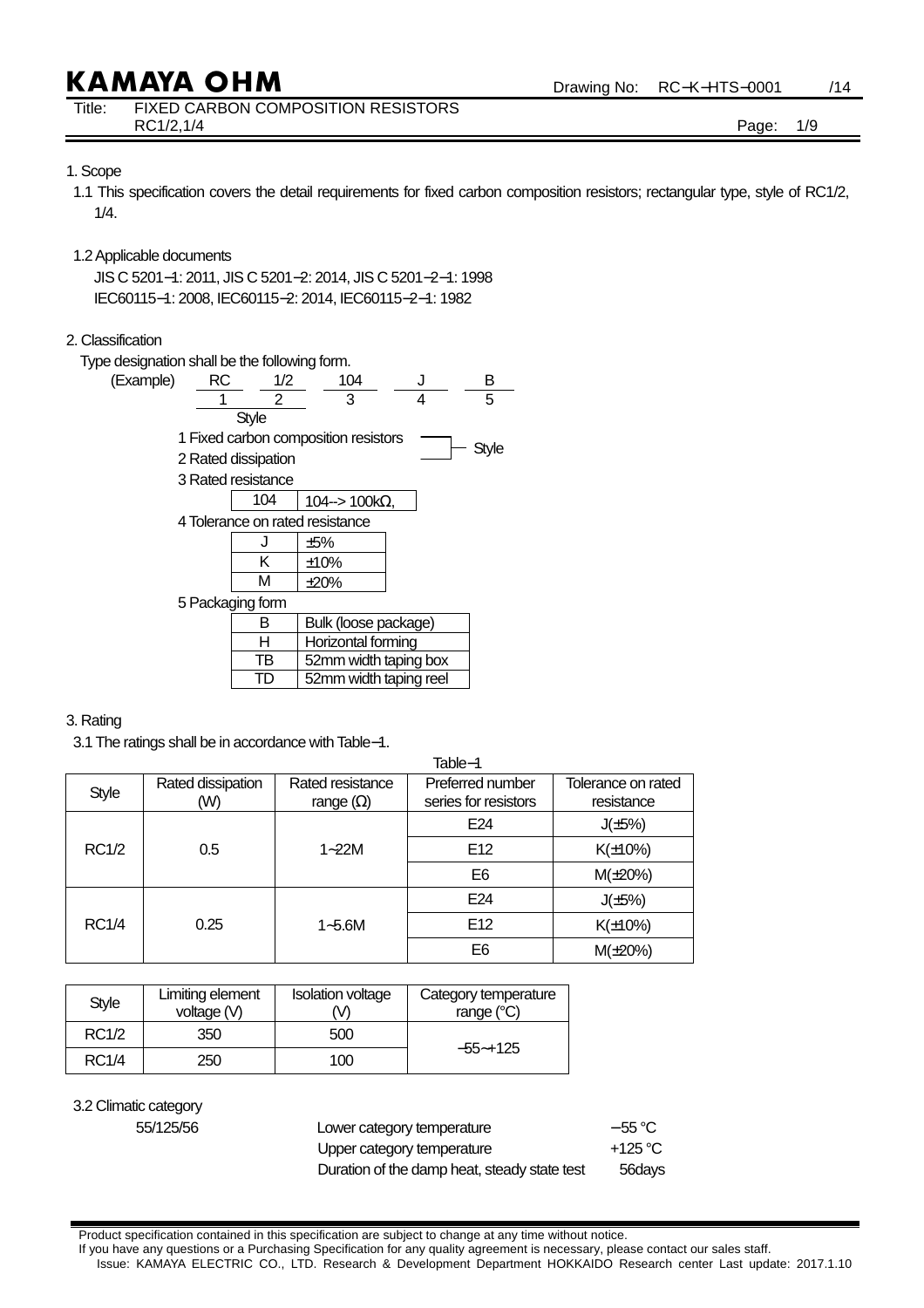| Title: | FIXED CARBON COMPOSITION RESISTORS |       |     |
|--------|------------------------------------|-------|-----|
|        | RC1/2,1/4                          | Page: | 2/9 |

### 3.3 Stability class

 10% Limits for change of resistance: −for long−term tests ±(10%+0.5Ω)  $-$ for short–term tests  $\pm$ (2%+0.1 $\Omega$ )

### 3.4 Derating

The derated values of dissipation at temperature in excess of 70 °C shall be as indicated by the following curve.



Figure−1 Derating curve

## 3.5 Rated voltage

d. c. or a. c. r. m. s. voltage calculated from the square root of the product of the rated resistance and the rated dissipation.

 $E = \sqrt{P \cdot R}$  P : Rated dissipation (W)

E : Rated voltage (V)

R : Rated resistance (Ω)

 Limiting element voltage can only be applied to resistors when the resistance value is equal to or higher than the critical resistance value.

At high value of resistance, the rated voltage may not be applicable.

## 4. Packaging form

The standard packaging form shall be in accordance with Table−2.

| id∪l <del>∪~</del> ∠ |                             |         |                                        |              |              |
|----------------------|-----------------------------|---------|----------------------------------------|--------------|--------------|
| Symbol               | Packaging form              |         | Standard packaging<br>quantity / units | Application  | <b>Style</b> |
| B                    |                             |         | 500 pcs.                               | <b>RC1/2</b> |              |
|                      | <b>Bulk (Straight lead)</b> | Loose   | $1,000$ pcs.                           | <b>RC1/4</b> | See 5.1      |
| н                    | * Horizontal forming        | package | 1,000 pcs.                             | <b>RC1/4</b> |              |
|                      |                             |         | 500 pcs.                               | <b>RC1/2</b> | See 8        |
| тв                   | 52mm width taping box       |         | 2,000 pcs.                             | RC1/4, 1/2   |              |
| TD                   | 52mm width taping reel      |         | 3,000 pcs.                             | <b>RC1/2</b> | See 9        |
|                      |                             |         | 5,000 pcs.                             | <b>RC1/4</b> |              |

Table−2

∗ The packaging form symbol of horizontal forming refer to Paragraph 8.

Product specification contained in this specification are subject to change at any time without notice.

If you have any questions or a Purchasing Specification for any quality agreement is necessary, please contact our sales staff.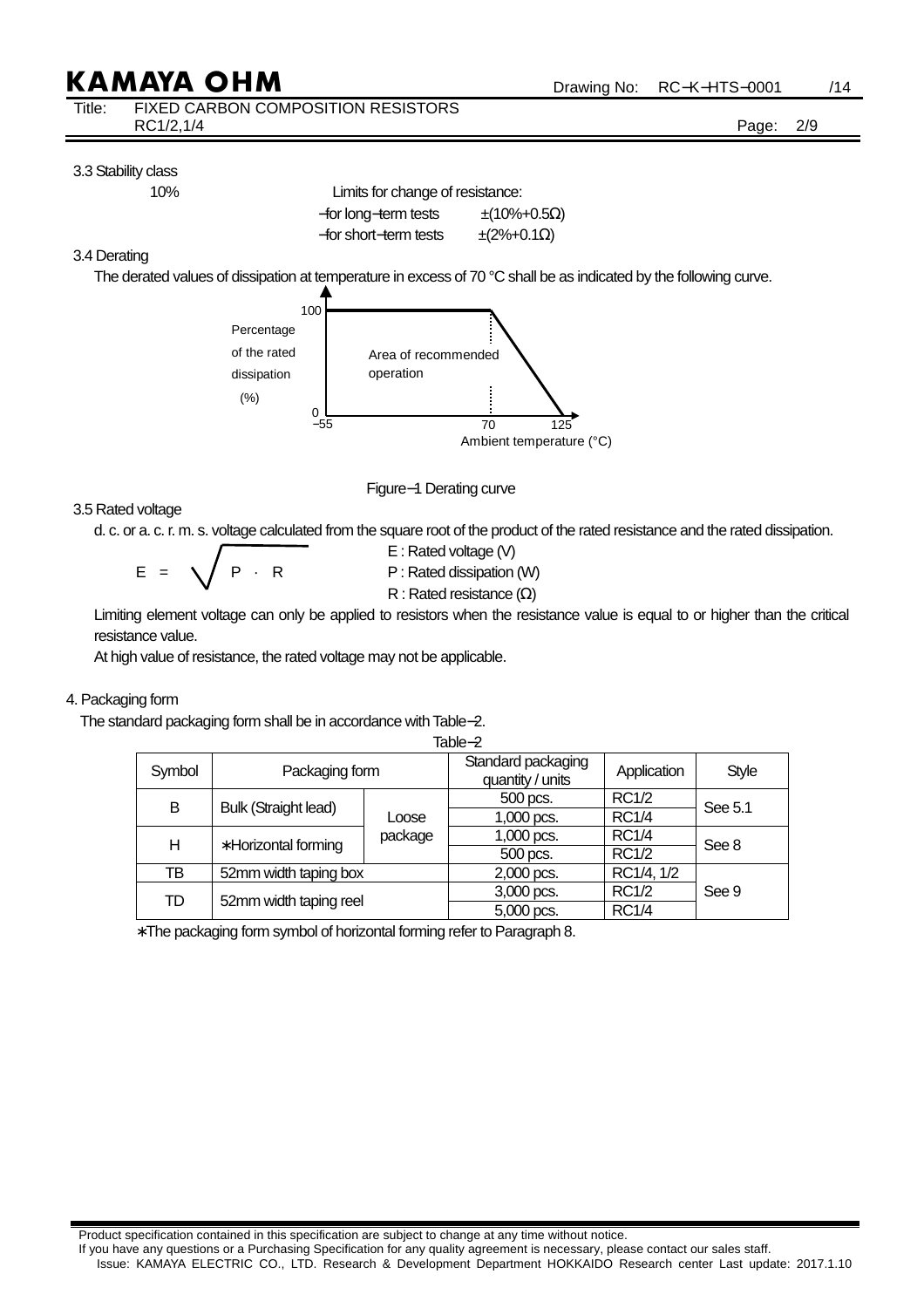Title: FIXED CARBON COMPOSITION RESISTORS RC1/2,1/4 Page: 3/9

Drawing No: RC−K−HTS−0001 /14

5. Dimensions

5.1 Straight lead type



| п<br>ł<br>v. |
|--------------|
|--------------|

| Table-3      |                         | Jnit:mm       |            |                           |
|--------------|-------------------------|---------------|------------|---------------------------|
| <b>Style</b> |                         | óD            |            | φd                        |
| <b>RC1/2</b> | $9.5 \frac{+0.8}{-0.7}$ | $3.6 \pm 0.2$ | $28 \pm 3$ | $+0.07$<br>$-0.05$<br>0.7 |
| <b>RC1/4</b> | $6.3 \pm 0.7$           | $2.4 \pm 0.1$ | $30 \pm 3$ | $0.6 \pm 0.05$            |

6. Marking

6.1 Marking of product

The rated resistance and tolerance on rated resistance shall be marked by four color coding on the surface of resistor. The color coding shall be based on JIS C 5062-2008 "Marking codes for resistors and capacitors".

The tolerance on rated resistance tolerance  $M(\pm 20%)$  shall be none color of the forth color code.

### 6.2 Marking of package

The label of a minimum package shall be legibly marked with follows;

- (1) Classification (Style, Rated resistance, Tolerance on rated resistance, Packaging form) (2) Lot No. (3) Quantity
- (4) Manufacturer's name or trade mark (5) Others

### 7. Performance

7.1 The standard condition for tests shall be in accordance with Sub−clause 4.2, JIS C 5201−1: 2011.

7.2 The performance shall be satisfied in Table−4.

|     | Table- $4(1)$                  |                                                                                                                                                                      |                                                                                                                                                                                        |  |  |  |
|-----|--------------------------------|----------------------------------------------------------------------------------------------------------------------------------------------------------------------|----------------------------------------------------------------------------------------------------------------------------------------------------------------------------------------|--|--|--|
| No. | Test items                     | Condition of test (JIS C 5201-1)                                                                                                                                     | Performance requirements                                                                                                                                                               |  |  |  |
| 1   | Visual examination             | Sub-clause 4.4.1<br>Checked by visual examination.                                                                                                                   | As in 4.4.1<br>The marking shall be legible, as<br>checked by visual examination.                                                                                                      |  |  |  |
| 2   | <b>Dimension</b><br>Resistance | Sub-clause 4.4.2<br>Sub-clause 4.5                                                                                                                                   | As specified in Table-3 of this<br>specification.<br>As in 4.5.2<br>The resistance value shall correspond<br>with the rated resistance taking into<br>account the specified tolerance. |  |  |  |
| 3   | Voltage proof                  | Sub-clause 4.7<br>Method: V-block method<br>Test voltage: Alternating voltage with a peak<br>value of 1.42 times the insulation voltage.<br>Duration: $60 s \pm 5 s$ | No breakdown or flash over                                                                                                                                                             |  |  |  |

Product specification contained in this specification are subject to change at any time without notice.

If you have any questions or a Purchasing Specification for any quality agreement is necessary, please contact our sales staff.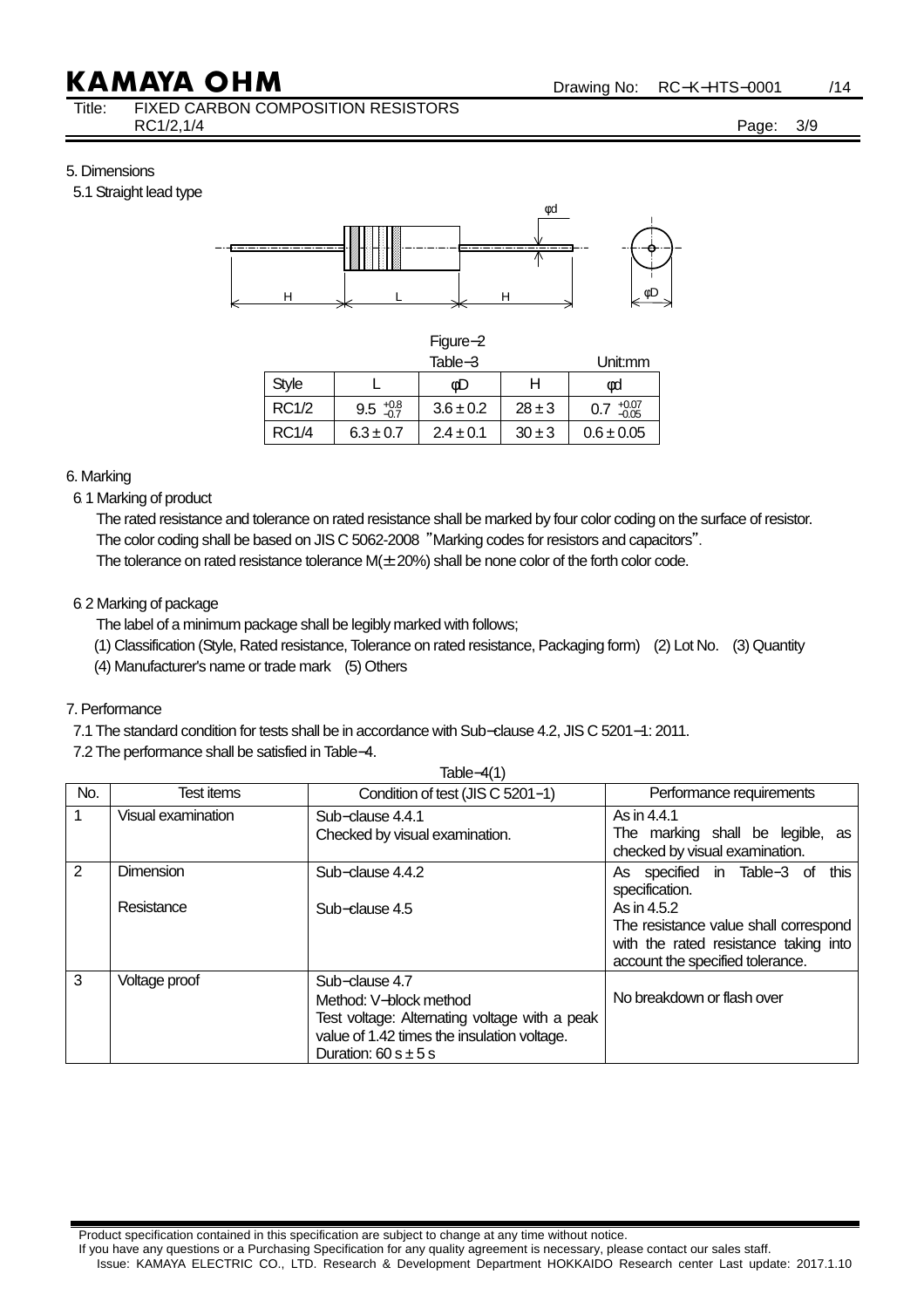Drawing No: RC−K−HTS−0001 /14

## Title: FIXED CARBON COMPOSITION RESISTORS

RC1/2,1/4 Page: 4/9

|                | Table $-4(2)$                                       |                                                                                                                                                                                                                                                                                                                                                                                                     |                                                                                                  |  |  |  |
|----------------|-----------------------------------------------------|-----------------------------------------------------------------------------------------------------------------------------------------------------------------------------------------------------------------------------------------------------------------------------------------------------------------------------------------------------------------------------------------------------|--------------------------------------------------------------------------------------------------|--|--|--|
| <b>No</b>      | <b>Test items</b>                                   | Condition of test (JIS C 5201-1)                                                                                                                                                                                                                                                                                                                                                                    | Performance requirements                                                                         |  |  |  |
| $\overline{4}$ | Solderability<br>Overload<br>(in the mounted state) | Sub-clause 4.17<br>Without ageing<br>Method: 1 (The solder bath method)<br>Bath temperature: $235 °C \pm 5 °C$<br>Immersion time: $5 s \pm 0.5 s$<br>Depth immersion: A point within about 4mm<br>from the resistor body<br>Sub-clause 4.13<br>The applied voltage shall be 2.5 times the<br>rated voltage or twice the limiting element<br>voltage, whichever is the less severe.<br>Duration: 5 s | Good thinning as evidenced by free<br>flowing of the solder with wetting of the<br>terminations. |  |  |  |
|                |                                                     | Visual examination                                                                                                                                                                                                                                                                                                                                                                                  | No visible damage                                                                                |  |  |  |
|                |                                                     |                                                                                                                                                                                                                                                                                                                                                                                                     | Legible marking                                                                                  |  |  |  |
|                |                                                     | Resistance                                                                                                                                                                                                                                                                                                                                                                                          | $\Delta R \leq \pm (2\% + 0.1\Omega)$                                                            |  |  |  |
| 5              | Robustness of termination<br><b>Tensile</b>         | Sub-clause 4.16<br>Sub-clause 4.16.2<br>The force: 10N<br>Duration: $10 s \pm 1 s$                                                                                                                                                                                                                                                                                                                  |                                                                                                  |  |  |  |
|                | Bending                                             | Sub-clause 4.16.3<br>Method 1<br>Bending times: 2 times<br>Bending force: 5N                                                                                                                                                                                                                                                                                                                        |                                                                                                  |  |  |  |
|                | <b>Torsion</b>                                      | Sub-clause 4.16.4<br>Method A: Severity 2<br>(two successive Rotations of 180°)<br>Visual examination<br>Resistance                                                                                                                                                                                                                                                                                 | No visible damage<br>$\Delta R \leq \pm (2\% + 0.1\Omega)$                                       |  |  |  |
|                | Resistance to soldering heat                        | Sub-clause 4.18<br>Method: 1B<br>Solvent temperature: RC1/4: 300 °C $\pm$ 10 °C<br>$RC1/2:350 °C \pm 10 °C$<br>Immersion time: $3.5 s \pm 0.5 s$<br>Depth of immersion: A point within 4±0.8mm<br>from the resistor body.<br>Visual examination                                                                                                                                                     | No visible damage<br>Legible marking<br>$\Delta R \leq \pm (3\% + 0.1\Omega)$                    |  |  |  |
|                |                                                     | Resistance                                                                                                                                                                                                                                                                                                                                                                                          |                                                                                                  |  |  |  |

Product specification contained in this specification are subject to change at any time without notice.

If you have any questions or a Purchasing Specification for any quality agreement is necessary, please contact our sales staff.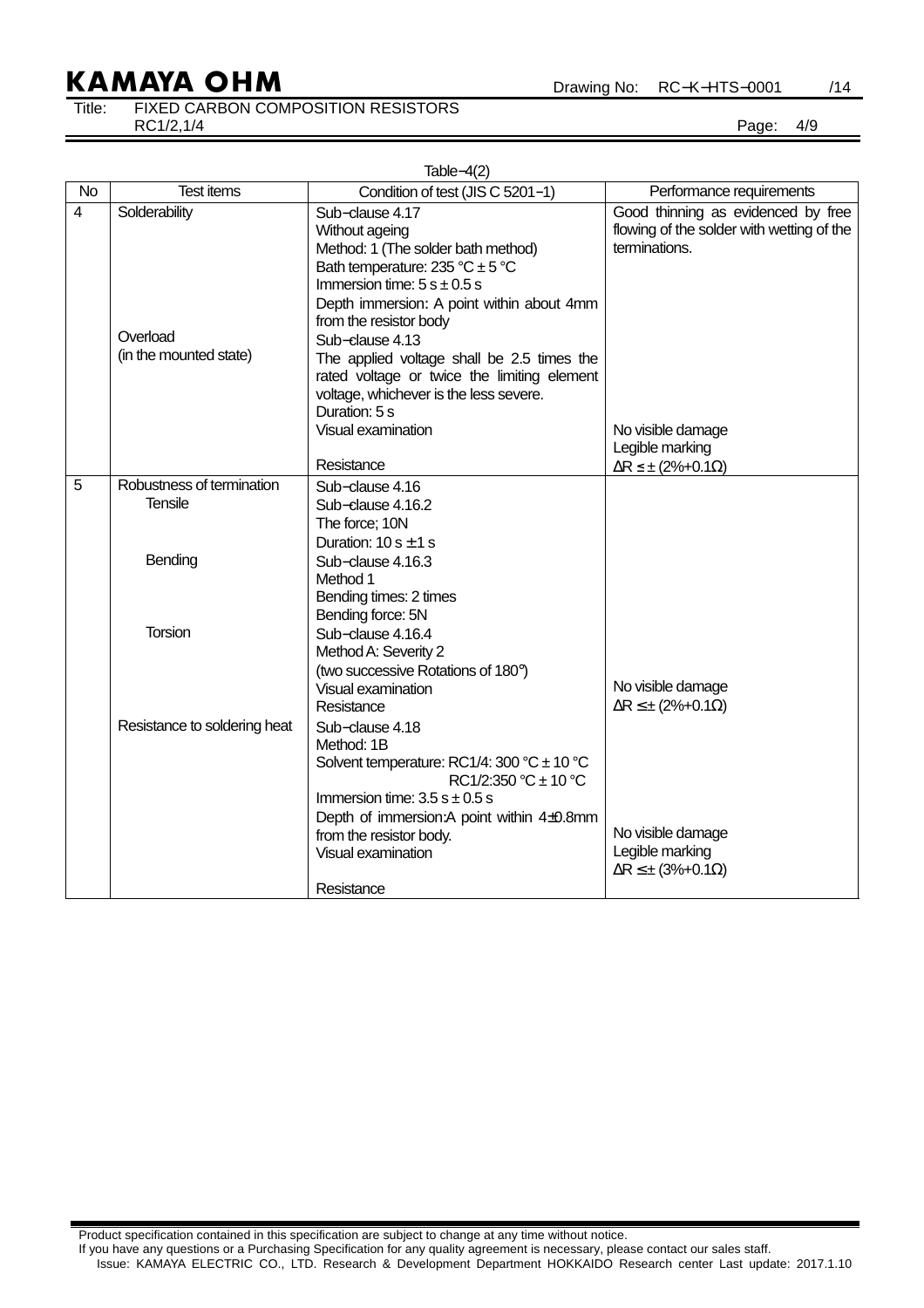Drawing No: RC−K−HTS−0001 /14

Title: FIXED CARBON COMPOSITION RESISTORS

RC1/2,1/4 Page: 5/9

|                | Table $-4(3)$                |                                                        |                                        |  |  |  |  |
|----------------|------------------------------|--------------------------------------------------------|----------------------------------------|--|--|--|--|
| <b>No</b>      | <b>Test items</b>            | Condition of test (JIS C 5201-1)                       | Performance requirements               |  |  |  |  |
| 6              | Rapid change temperature     | Sub-clause 4.19                                        |                                        |  |  |  |  |
|                |                              | Lower category temperature:                            |                                        |  |  |  |  |
|                |                              | $-55^{\circ}$ C                                        |                                        |  |  |  |  |
|                |                              | Upper category temperature:                            |                                        |  |  |  |  |
|                |                              | +125 °C                                                |                                        |  |  |  |  |
|                |                              | Duration of exposure at each temperature: 30<br>min.   |                                        |  |  |  |  |
|                |                              | Number of cycles: 5 cycles.                            |                                        |  |  |  |  |
|                |                              | Visual examination                                     | No visible damage                      |  |  |  |  |
|                |                              | Resistance                                             | $\Delta R \leq \pm (2\% + 0.1\Omega)$  |  |  |  |  |
|                | Vibration                    | Sub-clause 4.22                                        |                                        |  |  |  |  |
|                |                              | Endurance by sweeping                                  |                                        |  |  |  |  |
|                |                              | Frequency range: 10 Hz to 500 Hz                       |                                        |  |  |  |  |
|                |                              | Amplitude: 0.75 mm or acceleration 98 m/s <sup>2</sup> |                                        |  |  |  |  |
|                |                              | (whichever is the less severe)                         |                                        |  |  |  |  |
|                |                              | Total duration: 6 h                                    |                                        |  |  |  |  |
|                |                              | Visual examination                                     | No visible damage                      |  |  |  |  |
|                |                              | Resistance                                             | $\Delta R \leq \pm (2\% + 0.1\Omega)$  |  |  |  |  |
| $\overline{7}$ | Climatic sequence            | Sub-clause 4.23<br>Sub-clause 4.23.2                   |                                        |  |  |  |  |
|                | -Dry heat                    | Test temperature: +125 °C                              |                                        |  |  |  |  |
|                |                              | Duration: 16 h                                         |                                        |  |  |  |  |
|                | -Damp heat, cycle            | Sub-clause 4.23.3                                      |                                        |  |  |  |  |
|                | (12+12hour cycle)            | Test method: 2                                         |                                        |  |  |  |  |
|                | First cycle                  | Test temperature: 55 °C                                |                                        |  |  |  |  |
|                |                              | [Severity(2)]                                          |                                        |  |  |  |  |
|                | $-Cold$<br>Sub-clause 4.23.4 |                                                        |                                        |  |  |  |  |
|                |                              | Test temperature -55 °C                                |                                        |  |  |  |  |
|                |                              | Duration: 2h                                           |                                        |  |  |  |  |
|                | -Low air pressure            | 8 <sub>kPa</sub>                                       |                                        |  |  |  |  |
|                | -Damp heat, cycle            | Sub-clause 4.23.6                                      |                                        |  |  |  |  |
|                | (12+12hour cycle)            | Test method: 2                                         |                                        |  |  |  |  |
|                | Remaining cycle              | Test temperature: 55 °C                                |                                        |  |  |  |  |
|                |                              | [Severity (2)]<br>Number of cycles: 5 cycles           |                                        |  |  |  |  |
|                | $-D.C.$ load                 | Sub-clause 4.23.7                                      |                                        |  |  |  |  |
|                |                              | The applied voltage shall be the rated voltage         |                                        |  |  |  |  |
|                |                              | or the limiting element voltage whichever is           |                                        |  |  |  |  |
|                |                              | the smaller.                                           |                                        |  |  |  |  |
|                |                              | Duration: 1 min.                                       |                                        |  |  |  |  |
|                |                              | Visual examination                                     | No visible damage                      |  |  |  |  |
|                |                              |                                                        | Legible marking                        |  |  |  |  |
|                |                              | Resistance                                             | $\Delta R \leq \pm (10\% + 0.5\Omega)$ |  |  |  |  |
|                |                              | Insulation resistance                                  | $R \ge 100 \text{ M}\Omega$            |  |  |  |  |

Product specification contained in this specification are subject to change at any time without notice.

If you have any questions or a Purchasing Specification for any quality agreement is necessary, please contact our sales staff. Issue: KAMAYA ELECTRIC CO., LTD. Research & Development Department HOKKAIDO Research center Last update: 2017.1.10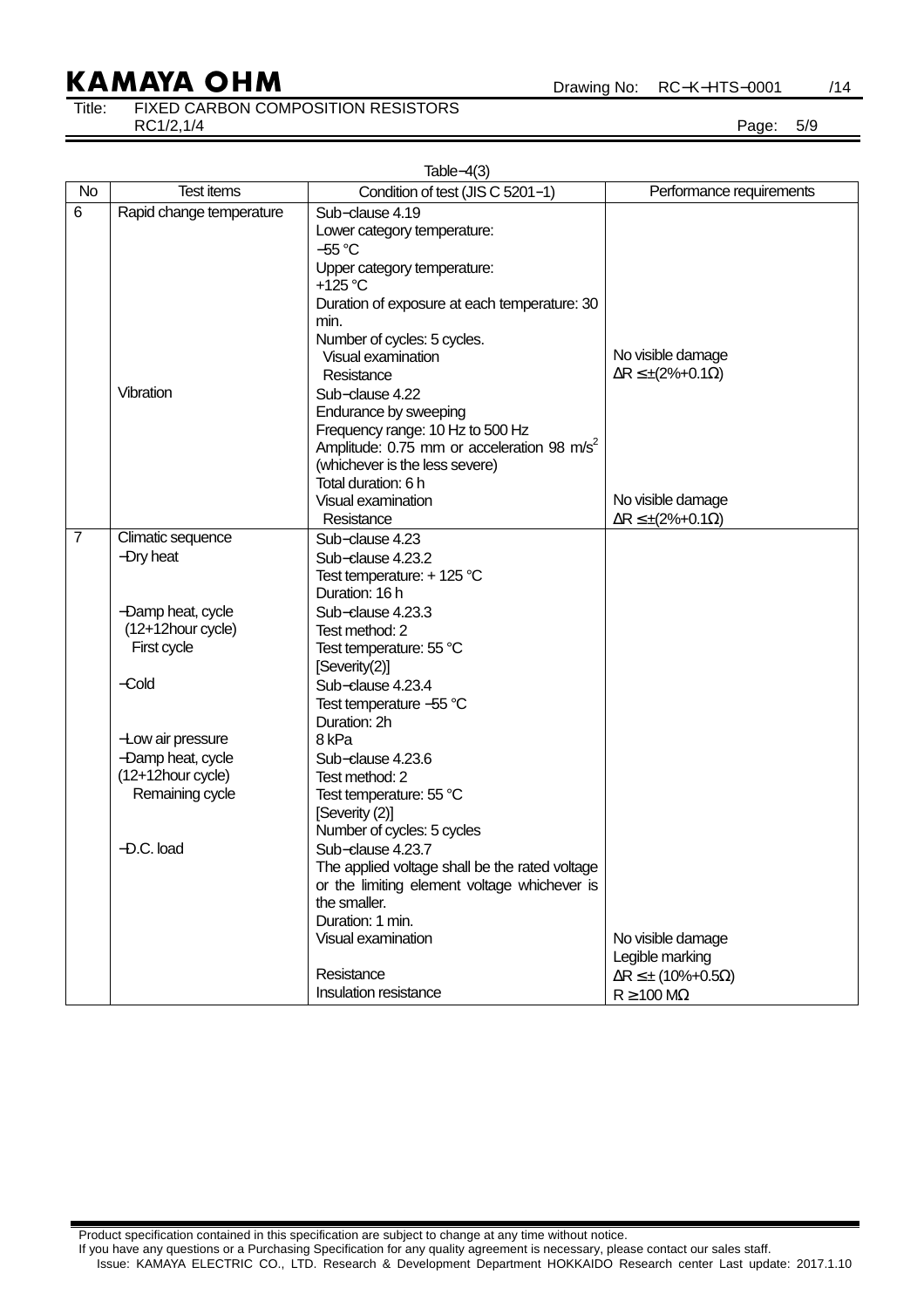Drawing No: RC−K−HTS−0001 /14

## Title: FIXED CARBON COMPOSITION RESISTORS

RC1/2,1/4 Page: 6/9

| Table $-4(4)$ |                              |                                                                                                                                                                                                                                                                                                                                                                                                            |                                                                                                               |                               |  |  |  |
|---------------|------------------------------|------------------------------------------------------------------------------------------------------------------------------------------------------------------------------------------------------------------------------------------------------------------------------------------------------------------------------------------------------------------------------------------------------------|---------------------------------------------------------------------------------------------------------------|-------------------------------|--|--|--|
| <b>No</b>     | <b>Test items</b>            | Condition of test (JIS C 5201-1)                                                                                                                                                                                                                                                                                                                                                                           | Performance requirements                                                                                      |                               |  |  |  |
| 8             | Endurance at 70 °C           | Sub-clause 4.25.1<br>Ambient temperature: 70 °C $\pm$ 2 °C<br>Duration: 1000 h<br>The voltage shall be applied in cycles of 1.5 h<br>on and $0.5$ h.<br>The applied voltage shall be the rated voltage<br>or the limiting element voltage whichever is<br>the smaller.<br>Examination at 48 h, 500 h and<br>1000 h:<br>Visual examination<br>Resistance<br>Examination at 1000 h:<br>Insulation resistance | No visible damage<br>$\Delta R \leq \pm (10\% + 0.5\Omega)$<br>$R \ge 1$ G $\Omega$                           |                               |  |  |  |
| 9             | Variation of resistance with | Sub-clause 4.8                                                                                                                                                                                                                                                                                                                                                                                             | At $-55^{\circ}$ C                                                                                            |                               |  |  |  |
|               | temperature                  | $-55 °C$ / +20 °C<br>+20 °C / +125 °C                                                                                                                                                                                                                                                                                                                                                                      | Resistance<br>range( $\Omega$ )                                                                               | Temperature<br>coefficient(%) |  |  |  |
|               |                              |                                                                                                                                                                                                                                                                                                                                                                                                            | $R \leq 1k\Omega$                                                                                             | $+6.5 - 0(%$                  |  |  |  |
|               |                              |                                                                                                                                                                                                                                                                                                                                                                                                            | $R \leq 10k\Omega$                                                                                            | $+10-0(%)$                    |  |  |  |
|               |                              |                                                                                                                                                                                                                                                                                                                                                                                                            | $R \le 100k\Omega$                                                                                            | $+13-0(%)$                    |  |  |  |
|               |                              |                                                                                                                                                                                                                                                                                                                                                                                                            | $R \leq 1 M\Omega$                                                                                            | $+15-0(%)$                    |  |  |  |
|               |                              |                                                                                                                                                                                                                                                                                                                                                                                                            | $R > 1M\Omega$                                                                                                | $+20-0(%)$                    |  |  |  |
|               |                              |                                                                                                                                                                                                                                                                                                                                                                                                            | At $+125^{\circ}$ C                                                                                           |                               |  |  |  |
|               |                              |                                                                                                                                                                                                                                                                                                                                                                                                            | Resistance                                                                                                    | Temperature<br>coefficient(%) |  |  |  |
|               |                              |                                                                                                                                                                                                                                                                                                                                                                                                            | range( $\Omega$ )<br>$R \leq 1k\Omega$                                                                        | $+1-5(%)$                     |  |  |  |
|               |                              |                                                                                                                                                                                                                                                                                                                                                                                                            | $R \leq 10k\Omega$                                                                                            | $0 - 6(%)$                    |  |  |  |
|               |                              |                                                                                                                                                                                                                                                                                                                                                                                                            | $R \leq 100k\Omega$                                                                                           | $0 - 7.5\%$                   |  |  |  |
|               |                              |                                                                                                                                                                                                                                                                                                                                                                                                            | $R \leq 1 M\Omega$                                                                                            | $0 - 10(%$                    |  |  |  |
|               |                              |                                                                                                                                                                                                                                                                                                                                                                                                            | $R > 1M\Omega$                                                                                                | $0 - 15(%)$                   |  |  |  |
| 10            | Damp heat, steady state      | Sub-clause 4.24<br>Ambient temperature: $40^{\circ}C \pm 2^{\circ}C$<br>Relative humidity : 93 $\frac{12}{3}$ %<br>a) 1st group: without voltage applied.<br>b) 2nd group: The d.c.voltage shall be applied<br>continuously.<br>The voltage shall be accordance with<br>Sub-clause 4.24.2.1 b).                                                                                                            |                                                                                                               |                               |  |  |  |
|               |                              | c) 3rd group: The d.c.voltage shall be applied<br>continuously.<br>The voltage: $20 V \pm 2 V$<br>Visual examination<br>Resistance<br>Insulation resistance                                                                                                                                                                                                                                                | No visible damage<br>Legible marking<br>$\Delta R \leq \pm (10\% + 0.5\Omega)$<br>$R \ge 100 \text{ M}\Omega$ |                               |  |  |  |

Product specification contained in this specification are subject to change at any time without notice.

If you have any questions or a Purchasing Specification for any quality agreement is necessary, please contact our sales staff.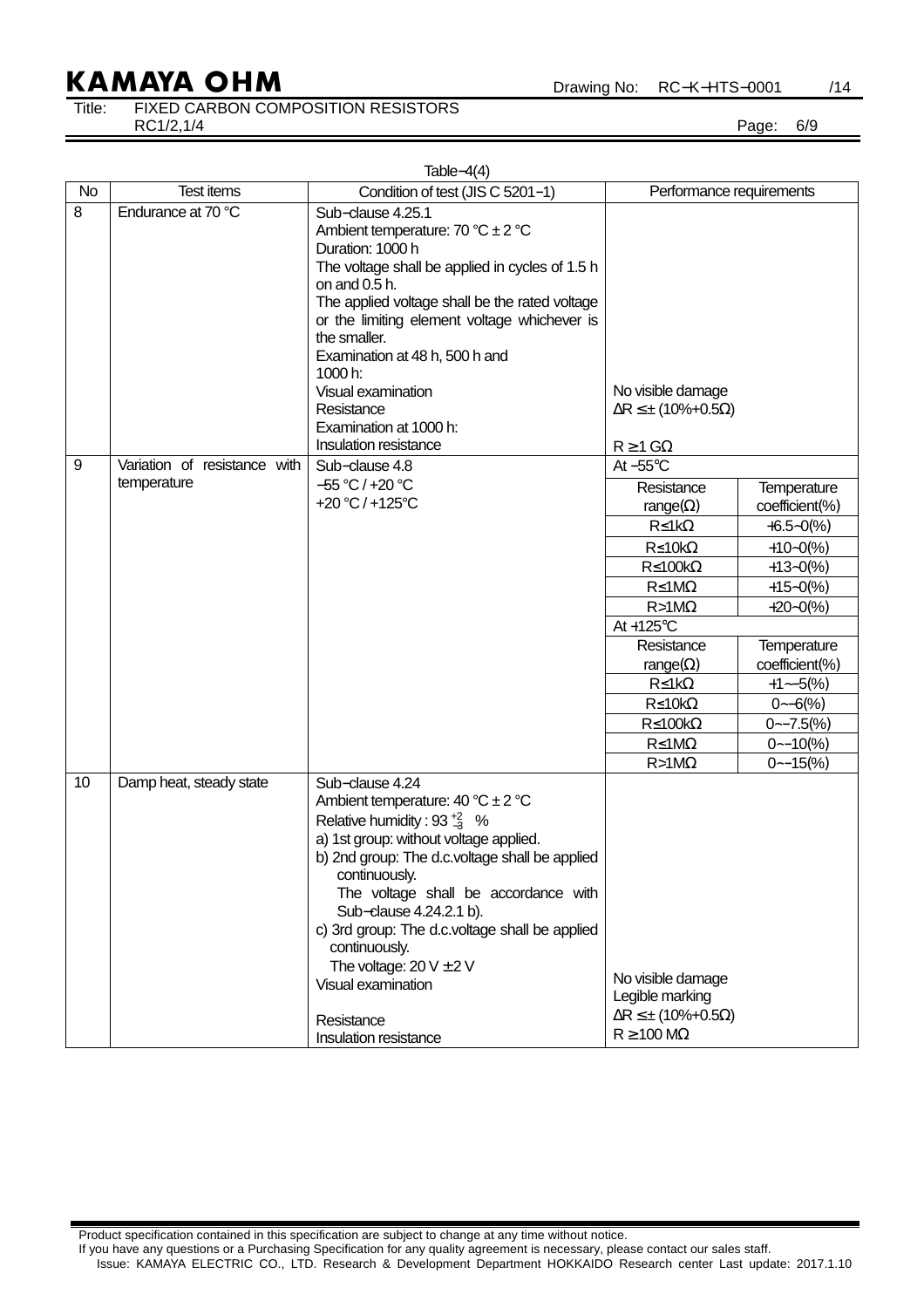Drawing No: RC−K−HTS−0001 /14

## Title: FIXED CARBON COMPOSITION RESISTORS

RC1/2,1/4 Page: 7/9

|    | Table- $4(5)$                              |                                                                                                                                                                                                                               |                                                                                      |  |  |  |  |  |
|----|--------------------------------------------|-------------------------------------------------------------------------------------------------------------------------------------------------------------------------------------------------------------------------------|--------------------------------------------------------------------------------------|--|--|--|--|--|
| No | Test items                                 | Condition of test (JIS C 5201-1)                                                                                                                                                                                              | Performance requirements                                                             |  |  |  |  |  |
| 11 | Dimensions (detail)                        | Sub-clause 4.4.3                                                                                                                                                                                                              | As in Table-3                                                                        |  |  |  |  |  |
|    | Endurance at upper category<br>temperature | Sub-clause 4.25.3<br>Ambient temperature: $125 \degree C \pm 2 \degree C$<br>Duration: 1000 h<br>Examination at 48 h, 500 h and 1000 h:<br>Visual examination<br>Resistance<br>Examination at 1000h:<br>Insulation resistance | No visible damage<br>$\Delta R \leq \pm (10\% + 0.5\Omega)$<br>$R \geq 1$ G $\Omega$ |  |  |  |  |  |

#### 8. Horizontal forming



|              | Table-5               | Jnit:mm        |               |         |
|--------------|-----------------------|----------------|---------------|---------|
| Stvle        | Packaging form symbol |                | в             |         |
| <b>RC1/2</b> |                       | $15.0 \pm 0.5$ | $5.0 \pm 0.5$ | 1.8max. |
| <b>RC1/4</b> | H60                   | $10.0 \pm 0.5$ | $5.0 \pm 0.5$ | 1.5max. |
|              | H62                   | $12.5 \pm 0.5$ |               |         |

Product specification contained in this specification are subject to change at any time without notice. If you have any questions or a Purchasing Specification for any quality agreement is necessary, please contact our sales staff. Issue: KAMAYA ELECTRIC CO., LTD. Research & Development Department HOKKAIDO Research center Last update: 2017.1.10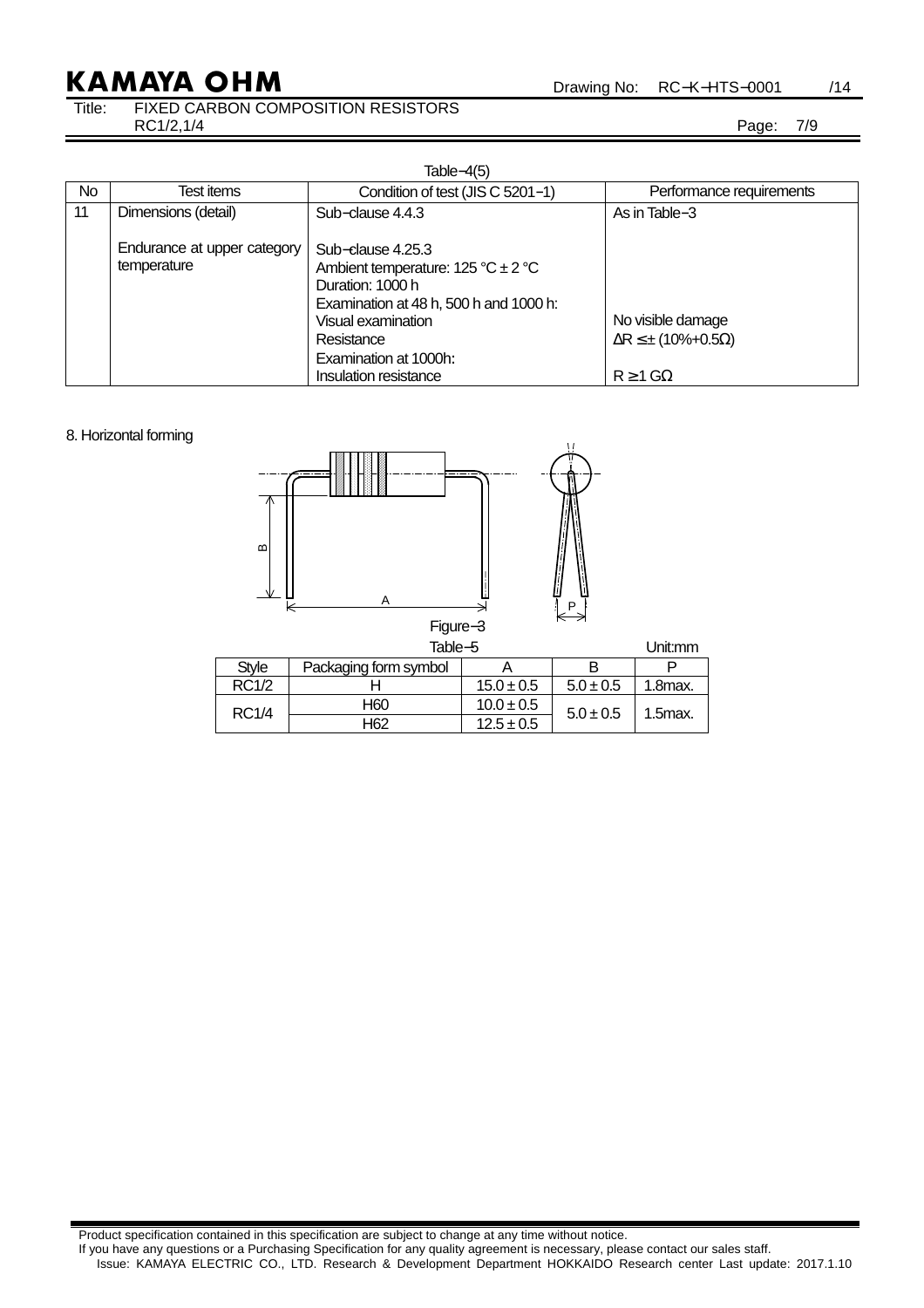Title: FIXED CARBON COMPOSITION RESISTORS RC1/2,1/4 Page: 8/9

### 9. Taping design and dimensions

9.1 Applicable document JIS C 0806-1:1999

9.2 Taping design and dimensions shall be in accordance with Figure–4 and Table–6.



Figure−4

|              |                      |                 | Jnit:mm   |            |                       |               |              |  |
|--------------|----------------------|-----------------|-----------|------------|-----------------------|---------------|--------------|--|
| <b>Style</b> | W                    | D               | $L_1-L_2$ |            | U                     |               |              |  |
| <b>RC1/2</b> |                      | $5.08 \pm 0.38$ | 1.0max.   | $1.0max$ . | $\frac{1}{2}$ 3.2min. | $6.0 \pm 0.5$ | $0.5$ $max.$ |  |
| <b>RC1/4</b> | $52.4_{-1.4}^{+1.6}$ |                 |           |            |                       |               |              |  |

9.3 Notes

9.3.1 The direction of color codes should be on unified.

9.3.2 No component shall be missed.

9.3.3 The wire leads shall be free from kinks and bends.

9.3.4 Pitches tolerance is 2mm(100±2mm) for 20 pitches.

9.3.5 The edge waving of tape shall be not more than  $\pm$ 1.0mm through a length of 300mm.

9.3.6 The reinforcement of the tape cutting should be reinforced by a new tape (30mm min.) in 3mm limits and insuring 1 pitch dimension as shown in Figure−5.



Product specification contained in this specification are subject to change at any time without notice.

If you have any questions or a Purchasing Specification for any quality agreement is necessary, please contact our sales staff. Issue: KAMAYA ELECTRIC CO., LTD. Research & Development Department HOKKAIDO Research center Last update: 2017.1.10